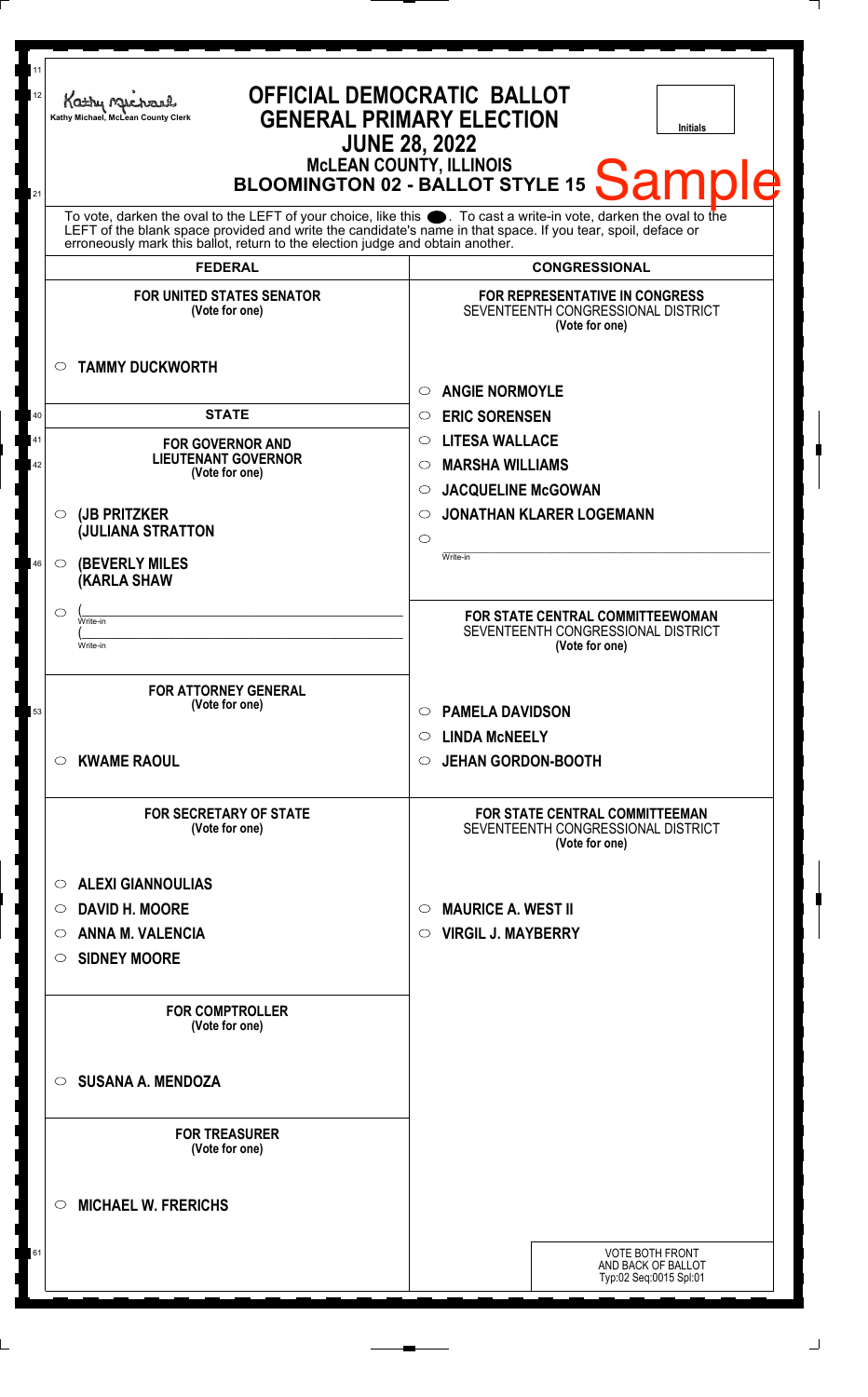|                                                                                                                | <b>OFFICIAL DEMOCRATIC BALLOT - GENERAL PRIMARY ELECTION - JUNE 28, 2022</b>                                                        |
|----------------------------------------------------------------------------------------------------------------|-------------------------------------------------------------------------------------------------------------------------------------|
| <b>LEGISLATIVE</b>                                                                                             | <b>JUDICIAL</b>                                                                                                                     |
| <b>FOR STATE SENATOR</b><br>FORTY-SIXTH LEGISLATIVE DISTRICT<br>(Vote for one)                                 | FOR JUDGE OF THE CIRCUIT COURT<br>ELEVENTH JUDICIAL CIRCUIT<br>(To fill the vacancy of the Hon. Scott Drazewski)<br>(Vote for one)  |
| <b>DAVE KOEHLER</b><br>$\circ$                                                                                 | <b>NO CANDIDATE</b>                                                                                                                 |
| <b>REPRESENTATIVE</b>                                                                                          |                                                                                                                                     |
| <b>FOR REPRESENTATIVE</b><br>IN THE GENERAL ASSEMBLY<br>NINETY-FIRST REPRESENTATIVE DISTRICT<br>(Vote for one) | FOR JUDGE OF THE CIRCUIT COURT<br>ELEVENTH JUDICIAL CIRCUIT<br>(To fill the vacancy of the Hon. Paul G. Lawrence)<br>(Vote for one) |
| <b>KARLA BAILEY-SMITH</b><br>$\circ$<br><b>SHARON CHUNG</b><br>$\circ$                                         | <b>NO CANDIDATE</b>                                                                                                                 |
|                                                                                                                | <b>PRECINCT</b>                                                                                                                     |
| <b>COUNTY</b>                                                                                                  | FOR PRECINCT COMMITTEEPERSON                                                                                                        |
| <b>FOR COUNTY CLERK</b><br>(Vote for one)                                                                      | BLOOMINGTON 02<br>(Vote for one)                                                                                                    |
|                                                                                                                | ○ PATRICK CORTESI                                                                                                                   |
| ○ LAURA McBURNEY                                                                                               |                                                                                                                                     |
|                                                                                                                |                                                                                                                                     |
| <b>FOR COUNTY TREASURER</b><br>(Vote for one)                                                                  |                                                                                                                                     |
| <b>NO CANDIDATE</b>                                                                                            |                                                                                                                                     |
| <b>FOR COUNTY SHERIFF</b><br>(Vote for one)                                                                    |                                                                                                                                     |
| <b>NO CANDIDATE</b>                                                                                            |                                                                                                                                     |
| <b>REGIONAL OFFICE</b><br>OF EDUCATION                                                                         |                                                                                                                                     |
| FOR REGIONAL SUPERINTENDENT OF SCHOOLS<br>(DeWITT, LIVINGSTON, LOGAN AND McLEAN COUNTIES)<br>(Vote for one)    |                                                                                                                                     |
| <b>NO CANDIDATE</b>                                                                                            |                                                                                                                                     |
| <b>COUNTY BOARD</b>                                                                                            |                                                                                                                                     |
| <b>FOR COUNTY BOARD MEMBER</b><br><b>COUNTY BOARD DISTRICT 9</b><br>(Vote for not more than two)               |                                                                                                                                     |
| <b>BRANDY ELIZABETH ELMORE</b><br>$\circ$                                                                      |                                                                                                                                     |
| <b>NATALIE ROSEMAN-MENDOZA</b><br>$\circ$                                                                      |                                                                                                                                     |
| <b>JULIE HAHN</b><br>$\circ$                                                                                   |                                                                                                                                     |
|                                                                                                                | YOU HAVE NOW<br><b>COMPLETED VOTING</b>                                                                                             |
|                                                                                                                | VOTE BOTH FRONT                                                                                                                     |
|                                                                                                                | AND BACK OF BALLOT<br>Typ:02 Seq:0015 Spl:01                                                                                        |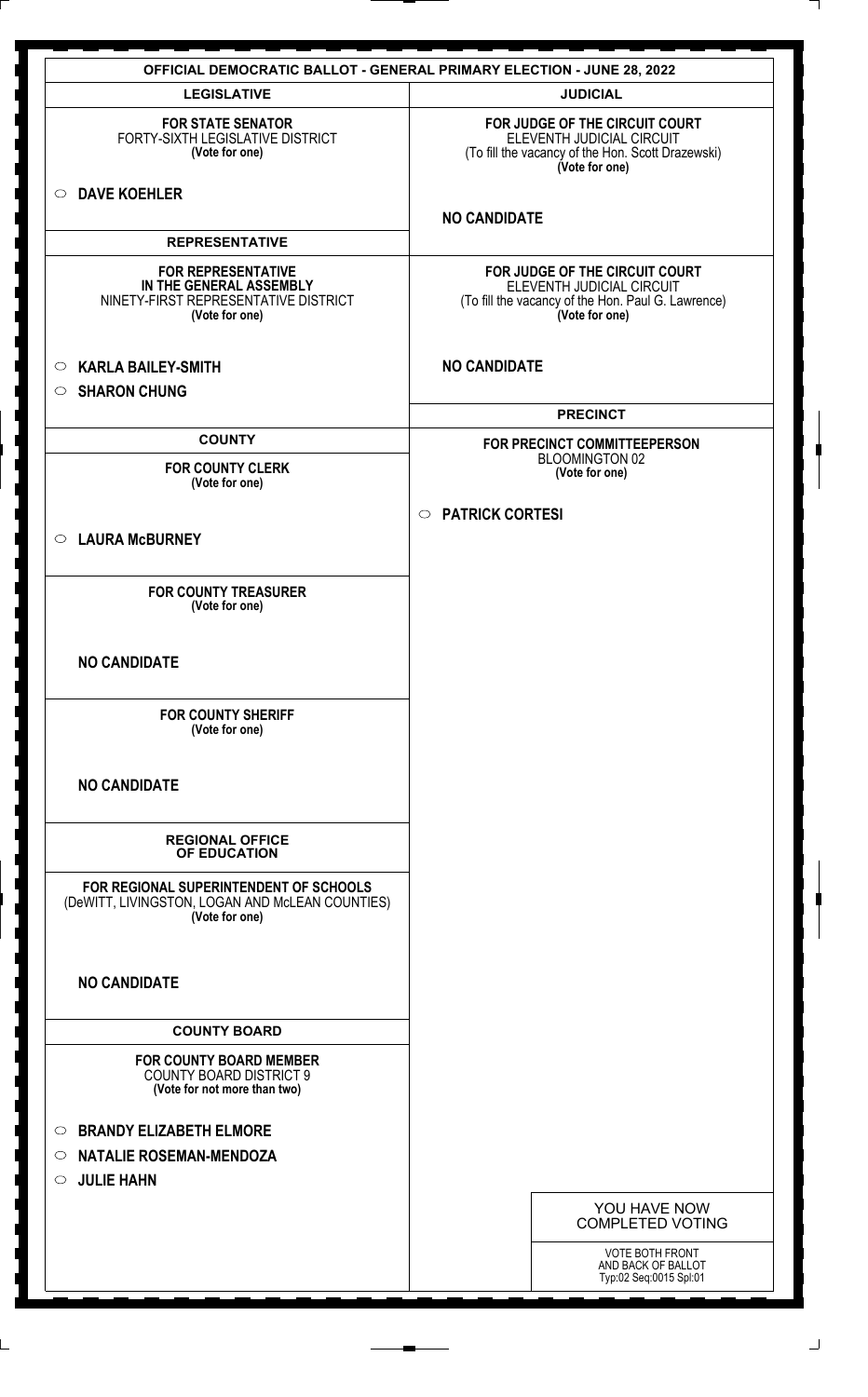| Kathy My<br>Kathy Michael, McLean County Clerk                                                                                                                                                                   | <b>OFFICIAL DEMOCRATIC BALLOT</b><br><b>GENERAL PRIMARY ELECTION</b><br><b>Initials</b><br><b>JUNE 28, 2022</b><br>MCLEAN COUNTY, ILLINOIS<br>BLOOMINGTON 02 - BALLOT STYLE 16 Sample |
|------------------------------------------------------------------------------------------------------------------------------------------------------------------------------------------------------------------|---------------------------------------------------------------------------------------------------------------------------------------------------------------------------------------|
| LEFT of the blank space provided and write the candidate's name in that space. If you tear, spoil, deface or<br>erroneously mark this ballot, return to the election judge and obtain another.<br><b>FEDERAL</b> | To vote, darken the oval to the LEFT of your choice, like this . To cast a write-in vote, darken the oval to the<br><b>CONGRESSIONAL</b>                                              |
| <b>FOR UNITED STATES SENATOR</b><br>(Vote for one)                                                                                                                                                               | FOR REPRESENTATIVE IN CONGRESS<br>SIXTEENTH CONGRESSIONAL DISTRICT<br>(Vote for one)                                                                                                  |
| <b>TAMMY DUCKWORTH</b><br>O                                                                                                                                                                                      | <b>NO CANDIDATE</b>                                                                                                                                                                   |
| <b>STATE</b><br><b>FOR GOVERNOR AND</b><br><b>LIEUTENANT GOVERNOR</b><br>(Vote for one)                                                                                                                          | FOR STATE CENTRAL COMMITTEEWOMAN<br>SIXTEENTH CONGRESSIONAL DISTRICT<br>(Vote for one)                                                                                                |
| (JB PRITZKER<br>$\circ$<br><b>JULIANA STRATTON</b>                                                                                                                                                               | <b>ELIZABETH LINDQUIST</b><br>O                                                                                                                                                       |
| <b>(BEVERLY MILES)</b><br>$\circ$<br>(KARLA SHAW<br>◯<br>Write-in<br>Write-in                                                                                                                                    | FOR STATE CENTRAL COMMITTEEMAN<br>SIXTEENTH CONGRESSIONAL DISTRICT<br>(Vote for one)<br><b>JOHN DANIEL</b><br>$\circlearrowright$                                                     |
| <b>FOR ATTORNEY GENERAL</b><br>(Vote for one)                                                                                                                                                                    | <b>RICK WILKIN</b><br>$\circ$                                                                                                                                                         |
| <b>KWAME RAOUL</b><br>$\circ$                                                                                                                                                                                    |                                                                                                                                                                                       |
| <b>FOR SECRETARY OF STATE</b><br>(Vote for one)                                                                                                                                                                  |                                                                                                                                                                                       |
| <b>ALEXI GIANNOULIAS</b><br>$\circ$<br><b>DAVID H. MOORE</b><br>O<br><b>ANNA M. VALENCIA</b><br>O<br><b>SIDNEY MOORE</b><br>O                                                                                    |                                                                                                                                                                                       |
| <b>FOR COMPTROLLER</b><br>(Vote for one)                                                                                                                                                                         |                                                                                                                                                                                       |
| <b>SUSANA A. MENDOZA</b><br>O                                                                                                                                                                                    |                                                                                                                                                                                       |
| <b>FOR TREASURER</b><br>(Vote for one)                                                                                                                                                                           |                                                                                                                                                                                       |
| <b>MICHAEL W. FRERICHS</b><br>◯                                                                                                                                                                                  |                                                                                                                                                                                       |
|                                                                                                                                                                                                                  | <b>VOTE BOTH FRONT</b><br>AND BACK OF BALLOT<br>Typ:02 Seq:0016 Spl:01                                                                                                                |

 $\perp$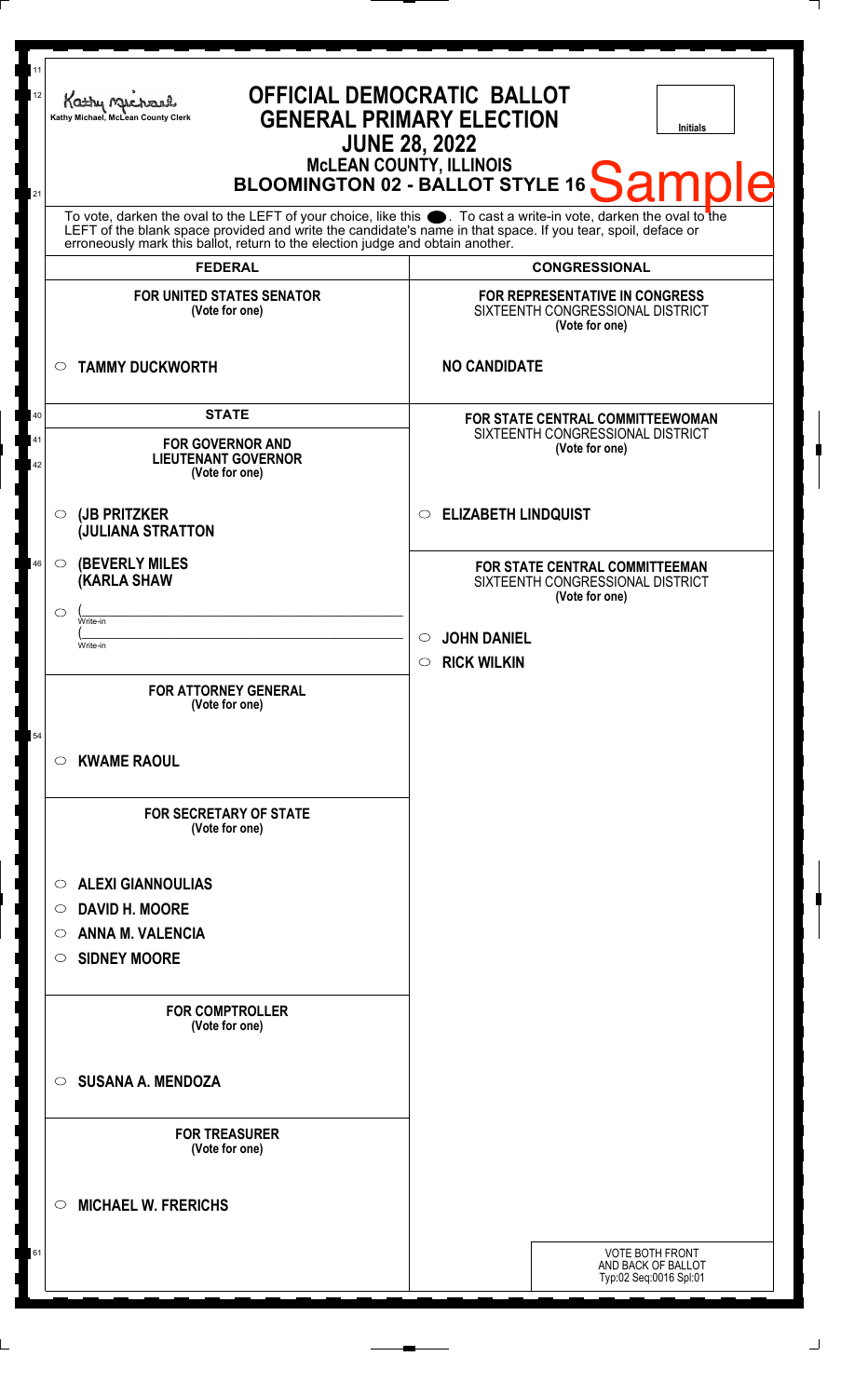|                                                                                                                                    | <b>OFFICIAL DEMOCRATIC BALLOT - GENERAL PRIMARY ELECTION - JUNE 28, 2022</b>                                                        |
|------------------------------------------------------------------------------------------------------------------------------------|-------------------------------------------------------------------------------------------------------------------------------------|
| <b>LEGISLATIVE</b>                                                                                                                 | <b>JUDICIAL</b>                                                                                                                     |
| <b>FOR STATE SENATOR</b><br>FORTY-FOURTH LEGISLATIVE DISTRICT<br>(Vote for one)                                                    | FOR JUDGE OF THE CIRCUIT COURT<br>ELEVENTH JUDICIAL CIRCUIT<br>(To fill the vacancy of the Hon. Paul G. Lawrence)<br>(Vote for one) |
| <b>NO CANDIDATE</b>                                                                                                                | <b>NO CANDIDATE</b>                                                                                                                 |
| <b>REPRESENTATIVE</b>                                                                                                              |                                                                                                                                     |
| <b>FOR REPRESENTATIVE</b><br>IN THE GENERAL ASSEMBLY<br>EIGHTY-EIGHTH REPRESENTATIVE DISTRICT<br>(Vote for one)                    | <b>PRECINCT</b><br>FOR PRECINCT COMMITTEEPERSON<br>BLOOMINGTON 02<br>(Vote for one)                                                 |
| <b>NO CANDIDATE</b>                                                                                                                | <b>PATRICK CORTESI</b><br>$\circ$                                                                                                   |
| <b>COUNTY</b>                                                                                                                      |                                                                                                                                     |
| <b>FOR COUNTY CLERK</b><br>(Vote for one)                                                                                          |                                                                                                                                     |
| <b>LAURA McBURNEY</b><br>$\circ$                                                                                                   |                                                                                                                                     |
| <b>FOR COUNTY TREASURER</b><br>(Vote for one)                                                                                      |                                                                                                                                     |
| <b>NO CANDIDATE</b>                                                                                                                |                                                                                                                                     |
| <b>FOR COUNTY SHERIFF</b><br>(Vote for one)                                                                                        |                                                                                                                                     |
| <b>NO CANDIDATE</b>                                                                                                                |                                                                                                                                     |
| <b>REGIONAL OFFICE</b><br>OF EDUCATION                                                                                             |                                                                                                                                     |
| FOR REGIONAL SUPERINTENDENT OF SCHOOLS<br>(DeWITT, LIVINGSTON, LOGAN AND McLEAN COUNTIES)<br>(Vote for one)                        |                                                                                                                                     |
| <b>NO CANDIDATE</b>                                                                                                                |                                                                                                                                     |
| <b>COUNTY BOARD</b>                                                                                                                |                                                                                                                                     |
| <b>FOR COUNTY BOARD MEMBER</b><br><b>COUNTY BOARD DISTRICT 3</b><br>(Vote for not more than two)                                   |                                                                                                                                     |
| $\circ$ FAYE FREEMAN-SMITH                                                                                                         |                                                                                                                                     |
| <b>JUDICIAL</b>                                                                                                                    |                                                                                                                                     |
| FOR JUDGE OF THE CIRCUIT COURT<br>ELEVENTH JUDICIAL CIRCUIT<br>(To fill the vacancy of the Hon. Scott Drazewski)<br>(Vote for one) | YOU HAVE NOW<br><b>COMPLETED VOTING</b>                                                                                             |
| <b>NO CANDIDATE</b>                                                                                                                | VOTE BOTH FRONT<br>AND BACK OF BALLOT<br>Typ:02 Seq:0016 Spl:01                                                                     |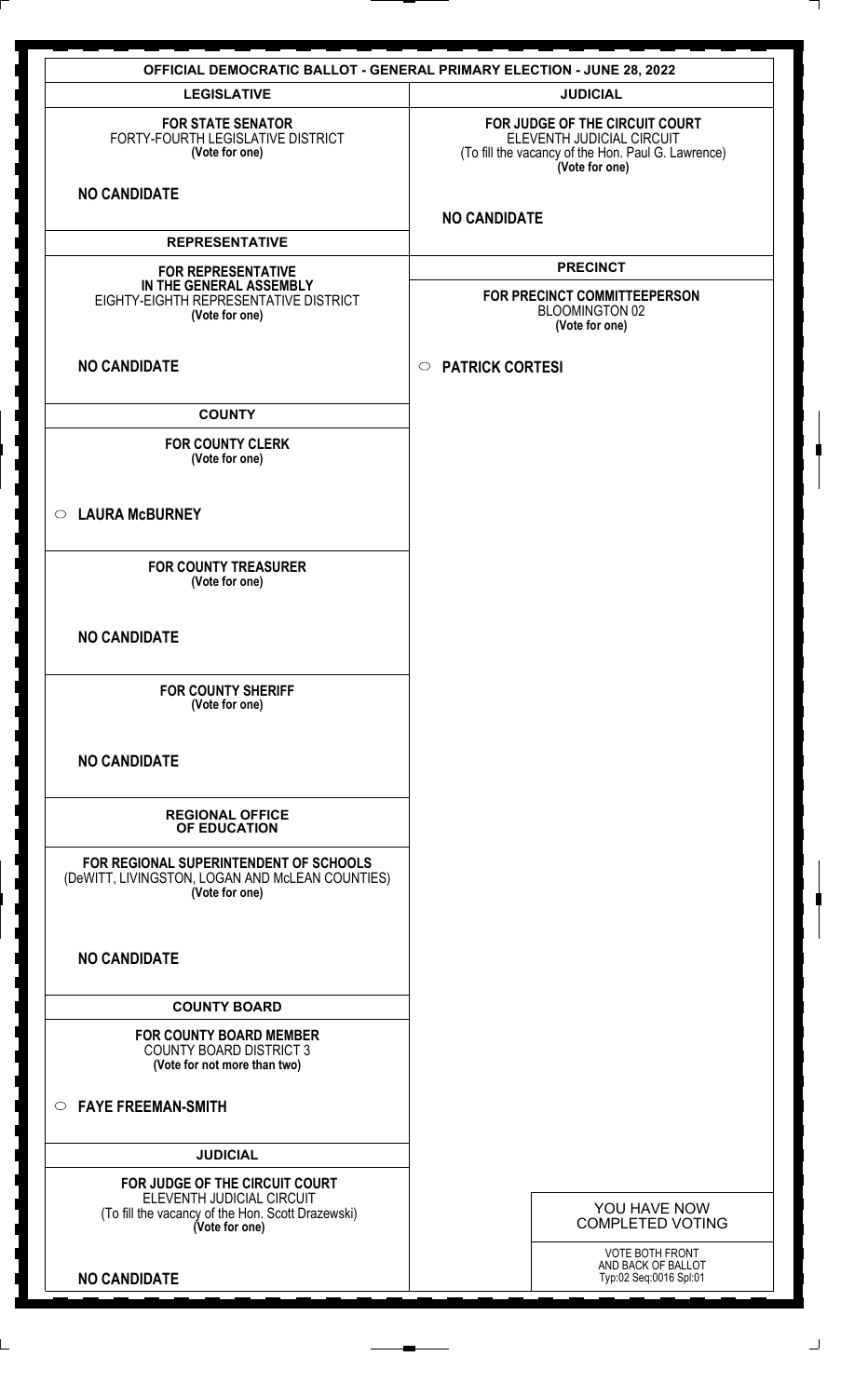| OFFICIAL DEMOCRATIC BALLOT<br>Kathy Michael<br><b>GENERAL PRIMARY ELECTION</b><br>Kathy Michael, McLean County Clerk<br><b>Initials</b><br><b>JUNE 28, 2022</b><br><b>MCLEAN COUNTY, ILLINOIS</b><br><b>BLOOMINGTON 02 - BALLOT STYLE 17</b> |                                                                                                                   |
|----------------------------------------------------------------------------------------------------------------------------------------------------------------------------------------------------------------------------------------------|-------------------------------------------------------------------------------------------------------------------|
|                                                                                                                                                                                                                                              | To vote, darken the oval to the LEFT of your choice, like this ●. To cast a write-in vote, darken the oval to the |
| erroneously mark this ballot, return to the election judge and obtain another.                                                                                                                                                               | LEFT of the blank space provided and write the candidate's name in that space. If you tear, spoil, deface or      |
| <b>FEDERAL</b>                                                                                                                                                                                                                               | <b>CONGRESSIONAL</b>                                                                                              |
| <b>FOR UNITED STATES SENATOR</b><br>(Vote for one)                                                                                                                                                                                           | FOR REPRESENTATIVE IN CONGRESS<br>SEVENTEENTH CONGRESSIONAL DISTRICT<br>(Vote for one)                            |
| <b>TAMMY DUCKWORTH</b><br>$\circ$                                                                                                                                                                                                            |                                                                                                                   |
|                                                                                                                                                                                                                                              | <b>ANGIE NORMOYLE</b><br>$\circ$                                                                                  |
| <b>STATE</b>                                                                                                                                                                                                                                 | <b>ERIC SORENSEN</b><br>$\circ$                                                                                   |
| <b>FOR GOVERNOR AND</b><br><b>LIEUTENANT GOVERNOR</b>                                                                                                                                                                                        | <b>LITESA WALLACE</b><br>$\circ$                                                                                  |
| (Vote for one)                                                                                                                                                                                                                               | <b>MARSHA WILLIAMS</b><br>$\circ$                                                                                 |
|                                                                                                                                                                                                                                              | <b>JACQUELINE McGOWAN</b><br>$\circ$                                                                              |
| (JB PRITZKER<br>$\circ$<br><b>JULIANA STRATTON</b>                                                                                                                                                                                           | <b>JONATHAN KLARER LOGEMANN</b><br>$\circ$<br>$\circ$                                                             |
| O                                                                                                                                                                                                                                            | Write-in                                                                                                          |
| <b>(BEVERLY MILES)</b><br><b>(KARLA SHAW</b>                                                                                                                                                                                                 |                                                                                                                   |
| O                                                                                                                                                                                                                                            | FOR STATE CENTRAL COMMITTEEWOMAN                                                                                  |
| Write-in<br>Write-in                                                                                                                                                                                                                         | SEVENTEENTH CONGRESSIONAL DISTRICT                                                                                |
|                                                                                                                                                                                                                                              | (Vote for one)                                                                                                    |
| <b>FOR ATTORNEY GENERAL</b>                                                                                                                                                                                                                  |                                                                                                                   |
| (Vote for one)                                                                                                                                                                                                                               | <b>PAMELA DAVIDSON</b><br>$\circ$                                                                                 |
|                                                                                                                                                                                                                                              | <b>LINDA MCNEELY</b><br>$\circ$                                                                                   |
| <b>KWAME RAOUL</b><br>$\circ$                                                                                                                                                                                                                | <b>JEHAN GORDON-BOOTH</b><br>$\circ$                                                                              |
| <b>FOR SECRETARY OF STATE</b><br>(Vote for one)                                                                                                                                                                                              | FOR STATE CENTRAL COMMITTEEMAN<br>SEVENTEENTH CONGRESSIONAL DISTRICT<br>(Vote for one)                            |
| <b>ALEXI GIANNOULIAS</b><br>$\circ$                                                                                                                                                                                                          |                                                                                                                   |
| <b>DAVID H. MOORE</b><br>$\circ$                                                                                                                                                                                                             | <b>MAURICE A. WEST II</b><br>$\circ$                                                                              |
| <b>ANNA M. VALENCIA</b><br>$\circ$                                                                                                                                                                                                           | <b>VIRGIL J. MAYBERRY</b><br>$\circ$                                                                              |
| <b>SIDNEY MOORE</b><br>$\circ$                                                                                                                                                                                                               |                                                                                                                   |
| <b>FOR COMPTROLLER</b><br>(Vote for one)                                                                                                                                                                                                     |                                                                                                                   |
| <b>SUSANA A. MENDOZA</b><br>$\circ$                                                                                                                                                                                                          |                                                                                                                   |
| <b>FOR TREASURER</b><br>(Vote for one)                                                                                                                                                                                                       |                                                                                                                   |
| <b>MICHAEL W. FRERICHS</b><br>$\circlearrowright$                                                                                                                                                                                            |                                                                                                                   |
|                                                                                                                                                                                                                                              | <b>VOTE BOTH FRONT</b><br>AND BACK OF BALLOT                                                                      |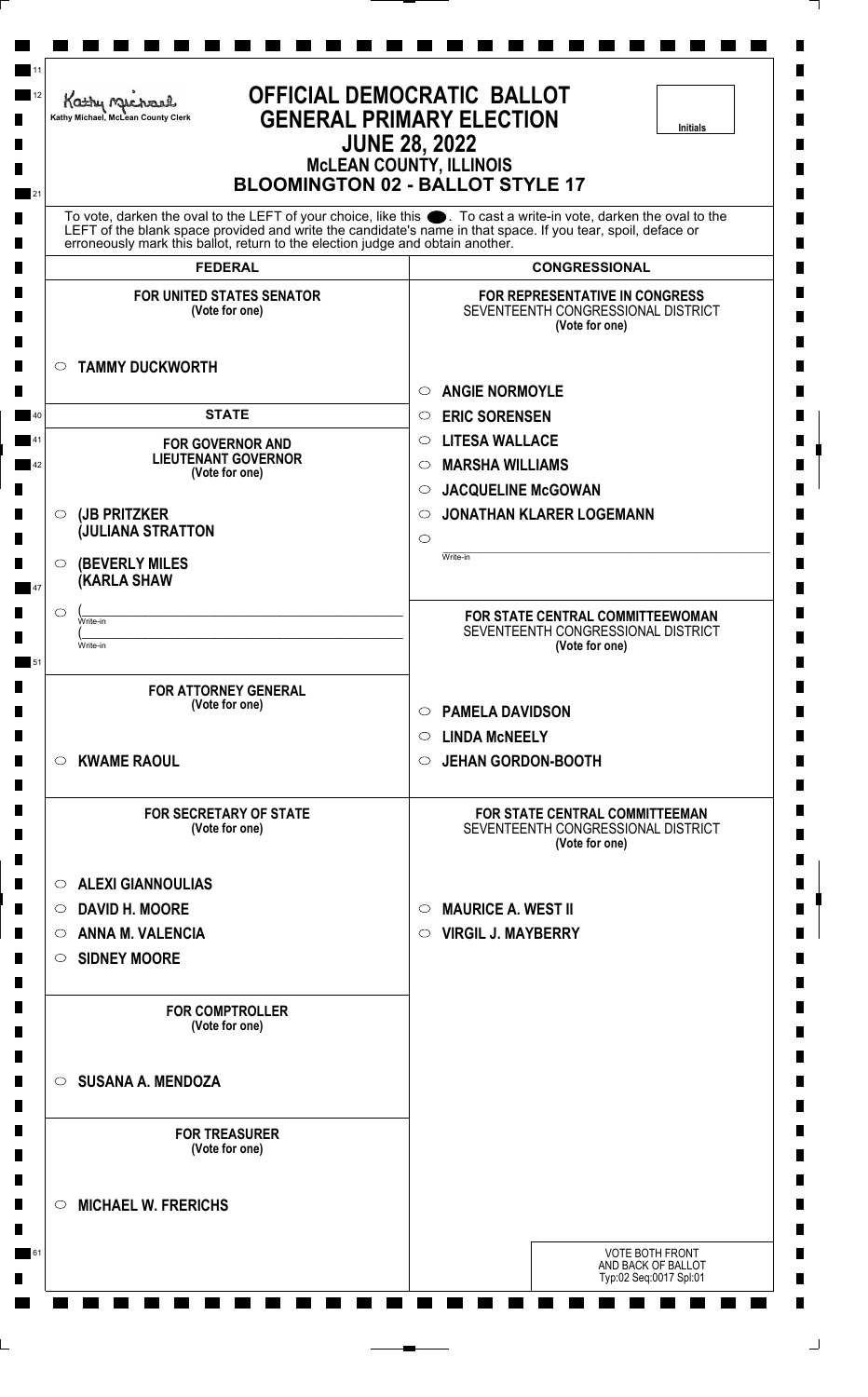| <b>LEGISLATIVE</b>                                                                                              | <b>JUDICIAL</b>                                                                                                                     |
|-----------------------------------------------------------------------------------------------------------------|-------------------------------------------------------------------------------------------------------------------------------------|
| <b>FOR STATE SENATOR</b><br>FORTY-FOURTH LEGISLATIVE DISTRICT<br>(Vote for one)                                 | FOR JUDGE OF THE CIRCUIT COURT<br>ELEVENTH JUDICIAL CIRCUIT<br>(To fill the vacancy of the Hon. Scott Drazewski)<br>(Vote for one)  |
| <b>NO CANDIDATE</b>                                                                                             | <b>NO CANDIDATE</b>                                                                                                                 |
| <b>REPRESENTATIVE</b>                                                                                           |                                                                                                                                     |
| <b>FOR REPRESENTATIVE</b><br>IN THE GENERAL ASSEMBLY<br>EIGHTY-EIGHTH REPRESENTATIVE DISTRICT<br>(Vote for one) | FOR JUDGE OF THE CIRCUIT COURT<br>ELEVENTH JUDICIAL CIRCUIT<br>(To fill the vacancy of the Hon. Paul G. Lawrence)<br>(Vote for one) |
| <b>NO CANDIDATE</b>                                                                                             | <b>NO CANDIDATE</b>                                                                                                                 |
| <b>COUNTY</b>                                                                                                   | <b>PRECINCT</b>                                                                                                                     |
| <b>FOR COUNTY CLERK</b><br>(Vote for one)                                                                       | FOR PRECINCT COMMITTEEPERSON<br>BLOOMINGTON 02<br>(Vote for one)                                                                    |
| ○ LAURA McBURNEY                                                                                                | <b>PATRICK CORTESI</b><br>$\circ$                                                                                                   |
| <b>FOR COUNTY TREASURER</b><br>(Vote for one)                                                                   |                                                                                                                                     |
| <b>NO CANDIDATE</b>                                                                                             |                                                                                                                                     |
| <b>FOR COUNTY SHERIFF</b><br>(Vote for one)                                                                     |                                                                                                                                     |
| <b>NO CANDIDATE</b>                                                                                             |                                                                                                                                     |
| <b>REGIONAL OFFICE</b><br>OF EDUCATION                                                                          |                                                                                                                                     |
| FOR REGIONAL SUPERINTENDENT OF SCHOOLS<br>(DeWITT, LIVINGSTON, LOGAN AND McLEAN COUNTIES)<br>(Vote for one)     |                                                                                                                                     |
| <b>NO CANDIDATE</b>                                                                                             |                                                                                                                                     |
| <b>COUNTY BOARD</b>                                                                                             |                                                                                                                                     |
| <b>FOR COUNTY BOARD MEMBER</b><br><b>COUNTY BOARD DISTRICT 9</b><br>(Vote for not more than two)                |                                                                                                                                     |
| <b>BRANDY ELIZABETH ELMORE</b><br>$\circ$                                                                       |                                                                                                                                     |
| <b>NATALIE ROSEMAN-MENDOZA</b><br>$\circ$                                                                       |                                                                                                                                     |
| <b>JULIE HAHN</b><br>$\circ$                                                                                    |                                                                                                                                     |
|                                                                                                                 | YOU HAVE NOW<br><b>COMPLETED VOTING</b>                                                                                             |
|                                                                                                                 | <b>VOTE BOTH FRONT</b><br>AND BACK OF BALLOT<br>Typ:02 Seq:0017 Spl:01                                                              |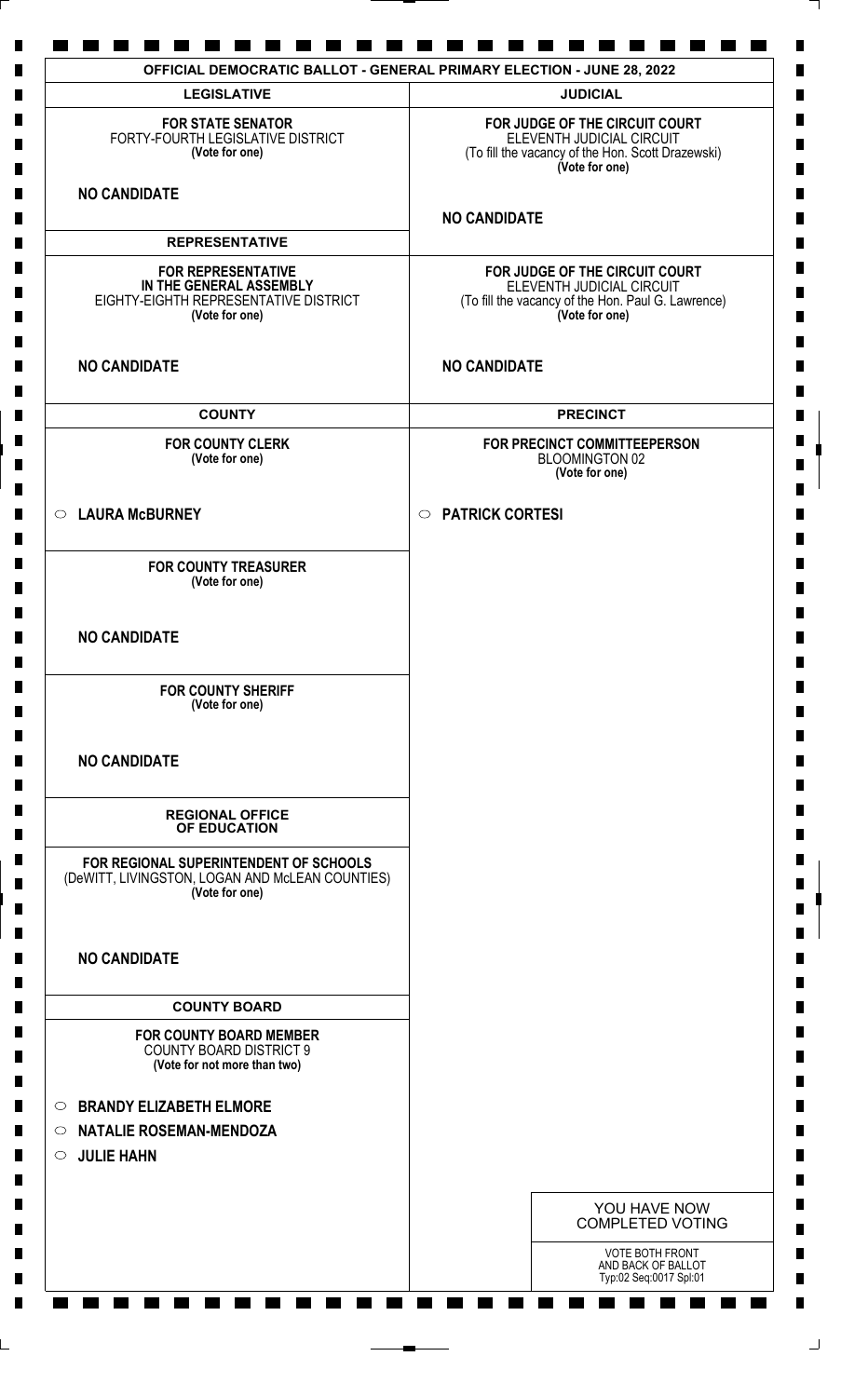| Kathy Michael<br>Kathy Michael, McLean County Clerk                            | <b>OFFICIAL DEMOCRATIC BALLOT</b><br><b>GENERAL PRIMARY ELECTION</b><br><b>Initials</b><br><b>JUNE 28, 2022</b><br><b>MCLEAN COUNTY, ILLINOIS</b><br><b>BLOOMINGTON 02 - BALLOT STYLE 18</b>                                         |
|--------------------------------------------------------------------------------|--------------------------------------------------------------------------------------------------------------------------------------------------------------------------------------------------------------------------------------|
| erroneously mark this ballot, return to the election judge and obtain another. | To vote, darken the oval to the LEFT of your choice, like this $\bullet$ . To cast a write-in vote, darken the oval to the LEFT of the blank space provided and write the candidate's name in that space. If you tear, spoil, deface |
| <b>FEDERAL</b>                                                                 | <b>CONGRESSIONAL</b>                                                                                                                                                                                                                 |
| <b>FOR UNITED STATES SENATOR</b><br>(Vote for one)                             | FOR REPRESENTATIVE IN CONGRESS<br>SIXTEENTH CONGRESSIONAL DISTRICT<br>(Vote for one)                                                                                                                                                 |
| $\circ$ TAMMY DUCKWORTH                                                        | <b>NO CANDIDATE</b>                                                                                                                                                                                                                  |
| <b>STATE</b>                                                                   | FOR STATE CENTRAL COMMITTEEWOMAN                                                                                                                                                                                                     |
| <b>FOR GOVERNOR AND</b><br><b>LIEUTENANT GOVERNOR</b><br>(Vote for one)        | SIXTEENTH CONGRESSIONAL DISTRICT<br>(Vote for one)                                                                                                                                                                                   |
| (JB PRITZKER<br>$\circ$<br><b>JULIANA STRATTON</b>                             | C ELIZABETH LINDQUIST                                                                                                                                                                                                                |
| <b>(BEVERLY MILES)</b><br>$\circ$<br><b>(KARLA SHAW</b>                        | FOR STATE CENTRAL COMMITTEEMAN<br>SIXTEENTH CONGRESSIONAL DISTRICT<br>(Vote for one)                                                                                                                                                 |
| C<br>Write-in                                                                  | <b>JOHN DANIEL</b><br>$\circlearrowright$                                                                                                                                                                                            |
| Write-in                                                                       | <b>RICK WILKIN</b><br>$\circ$                                                                                                                                                                                                        |
| <b>FOR ATTORNEY GENERAL</b><br>(Vote for one)                                  |                                                                                                                                                                                                                                      |
| <b>KWAME RAOUL</b><br>$\circ$                                                  |                                                                                                                                                                                                                                      |
| <b>FOR SECRETARY OF STATE</b><br>(Vote for one)                                |                                                                                                                                                                                                                                      |
| <b>ALEXI GIANNOULIAS</b><br>$\circ$                                            |                                                                                                                                                                                                                                      |
| <b>DAVID H. MOORE</b><br>$\circ$                                               |                                                                                                                                                                                                                                      |
| <b>ANNA M. VALENCIA</b><br>$\circ$                                             |                                                                                                                                                                                                                                      |
| SIDNEY MOORE                                                                   |                                                                                                                                                                                                                                      |
| <b>FOR COMPTROLLER</b><br>(Vote for one)                                       |                                                                                                                                                                                                                                      |
| <b>SUSANA A. MENDOZA</b><br>$\circ$                                            |                                                                                                                                                                                                                                      |
| <b>FOR TREASURER</b><br>(Vote for one)                                         |                                                                                                                                                                                                                                      |
| <b>MICHAEL W. FRERICHS</b><br>$\circ$                                          |                                                                                                                                                                                                                                      |
|                                                                                | <b>VOTE BOTH FRONT</b><br>AND BACK OF BALLOT<br>Typ:02 Seq:0018 Spl:01                                                                                                                                                               |

L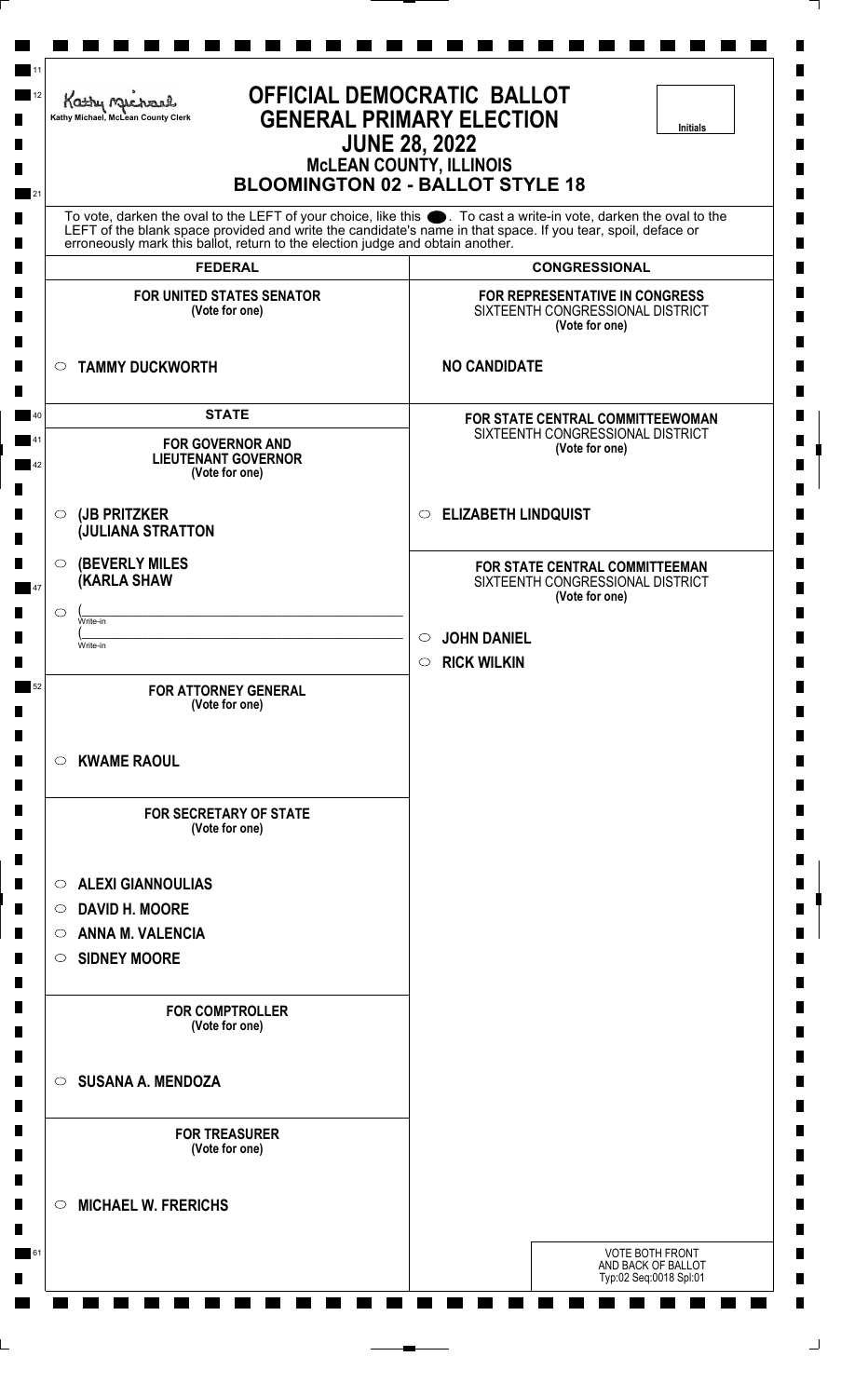| <b>LEGISLATIVE</b>                                                                                               | <b>JUDICIAL</b>                                                                                                                     |
|------------------------------------------------------------------------------------------------------------------|-------------------------------------------------------------------------------------------------------------------------------------|
| <b>FOR STATE SENATOR</b><br>FORTY-FOURTH LEGISLATIVE DISTRICT<br>(Vote for one)                                  | FOR JUDGE OF THE CIRCUIT COURT<br>ELEVENTH JUDICIAL CIRCUIT<br>(To fill the vacancy of the Hon. Paul G. Lawrence)<br>(Vote for one) |
| <b>NO CANDIDATE</b>                                                                                              | <b>NO CANDIDATE</b>                                                                                                                 |
| <b>REPRESENTATIVE</b>                                                                                            |                                                                                                                                     |
| <b>FOR REPRESENTATIVE</b>                                                                                        | <b>PRECINCT</b>                                                                                                                     |
| IN THE GENERAL ASSEMBLY<br>EIGHTY-EIGHTH REPRESENTATIVE DISTRICT<br>(Vote for one)                               | FOR PRECINCT COMMITTEEPERSON<br><b>BLOOMINGTON 02</b><br>(Vote for one)                                                             |
| <b>NO CANDIDATE</b>                                                                                              | <b>PATRICK CORTESI</b><br>$\circ$                                                                                                   |
| <b>COUNTY</b>                                                                                                    |                                                                                                                                     |
| <b>FOR COUNTY CLERK</b><br>(Vote for one)                                                                        |                                                                                                                                     |
| ○ LAURA McBURNEY                                                                                                 |                                                                                                                                     |
| <b>FOR COUNTY TREASURER</b><br>(Vote for one)                                                                    |                                                                                                                                     |
| <b>NO CANDIDATE</b>                                                                                              |                                                                                                                                     |
| <b>FOR COUNTY SHERIFF</b><br>(Vote for one)                                                                      |                                                                                                                                     |
| <b>NO CANDIDATE</b>                                                                                              |                                                                                                                                     |
| <b>REGIONAL OFFICE</b><br>OF EDUCATION                                                                           |                                                                                                                                     |
| FOR REGIONAL SUPERINTENDENT OF SCHOOLS<br>(DeWITT, LIVINGSTON, LOGAN AND McLEAN COUNTIES)<br>(Vote for one)      |                                                                                                                                     |
| <b>NO CANDIDATE</b>                                                                                              |                                                                                                                                     |
| <b>COUNTY BOARD</b>                                                                                              |                                                                                                                                     |
| <b>FOR COUNTY BOARD MEMBER</b><br><b>COUNTY BOARD DISTRICT 10</b><br>(Vote for not more than two)                |                                                                                                                                     |
| COREY T.J. BEIRNE                                                                                                |                                                                                                                                     |
| <b>JUDICIAL</b>                                                                                                  |                                                                                                                                     |
| FOR JUDGE OF THE CIRCUIT COURT<br>ELEVENTH JUDICIAL CIRCUIT<br>(To fill the vacancy of the Hon. Scott Drazewski) | YOU HAVE NOW<br><b>COMPLETED VOTING</b>                                                                                             |
| (Vote for one)                                                                                                   | <b>VOTE BOTH FRONT</b>                                                                                                              |
| <b>NO CANDIDATE</b>                                                                                              | AND BACK OF BALLOT<br>Typ:02 Seq:0018 Spl:01                                                                                        |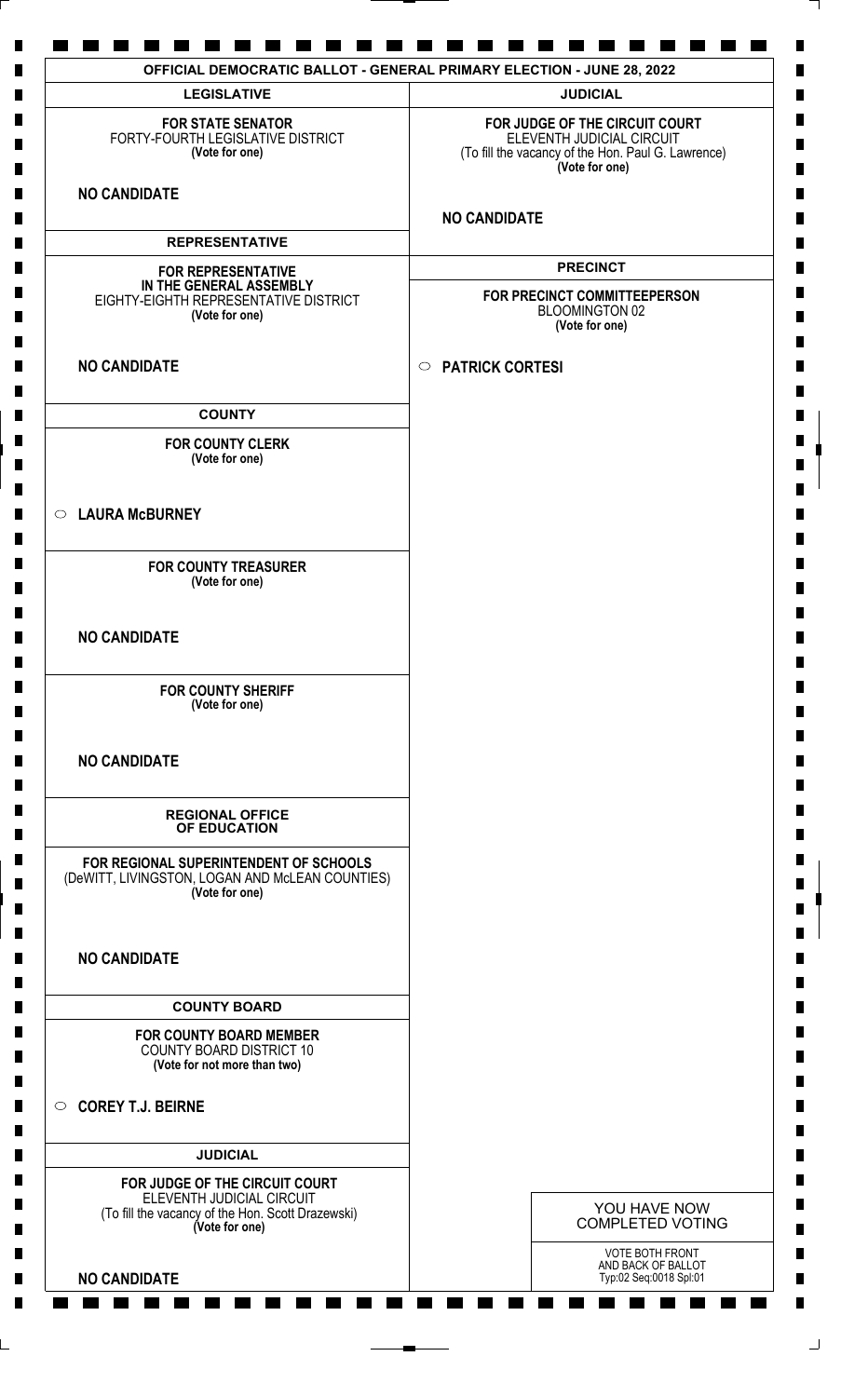| Kathy Michael<br>Kathy Michael, McLean County Clerk                                     | <b>OFFICIAL DEMOCRATIC BALLOT</b><br><b>GENERAL PRIMARY ELECTION</b><br><b>Initials</b><br><b>JUNE 28, 2022</b><br><b>MCLEAN COUNTY, ILLINOIS</b><br><b>BLOOMINGTON 02 - BALLOT STYLE 19</b>                                         |
|-----------------------------------------------------------------------------------------|--------------------------------------------------------------------------------------------------------------------------------------------------------------------------------------------------------------------------------------|
| erroneously mark this ballot, return to the election judge and obtain another.          | To vote, darken the oval to the LEFT of your choice, like this $\bullet$ . To cast a write-in vote, darken the oval to the LEFT of the blank space provided and write the candidate's name in that space. If you tear, spoil, deface |
| <b>FEDERAL</b>                                                                          | <b>CONGRESSIONAL</b>                                                                                                                                                                                                                 |
| <b>FOR UNITED STATES SENATOR</b><br>(Vote for one)                                      | <b>FOR REPRESENTATIVE IN CONGRESS</b><br>SIXTEENTH CONGRESSIONAL DISTRICT<br>(Vote for one)                                                                                                                                          |
| <b>TAMMY DUCKWORTH</b><br>$\circ$                                                       | <b>NO CANDIDATE</b>                                                                                                                                                                                                                  |
| <b>STATE</b><br><b>FOR GOVERNOR AND</b><br><b>LIEUTENANT GOVERNOR</b><br>(Vote for one) | FOR STATE CENTRAL COMMITTEEWOMAN<br>SIXTEENTH CONGRESSIONAL DISTRICT<br>(Vote for one)                                                                                                                                               |
| (JB PRITZKER<br>$\circ$<br><b>JULIANA STRATTON</b>                                      | <b>ELIZABETH LINDQUIST</b><br>$\circ$                                                                                                                                                                                                |
| <b>(BEVERLY MILES</b><br>$\circ$<br><b>(KARLA SHAW</b><br>O                             | FOR STATE CENTRAL COMMITTEEMAN<br>SIXTEENTH CONGRESSIONAL DISTRICT<br>(Vote for one)                                                                                                                                                 |
| Write-in<br>Write-in                                                                    | <b>JOHN DANIEL</b><br>$\circlearrowright$<br><b>RICK WILKIN</b><br>$\circ$                                                                                                                                                           |
| <b>FOR ATTORNEY GENERAL</b><br>(Vote for one)                                           |                                                                                                                                                                                                                                      |
| <b>KWAME RAOUL</b><br>$\circ$                                                           |                                                                                                                                                                                                                                      |
| <b>FOR SECRETARY OF STATE</b><br>(Vote for one)                                         |                                                                                                                                                                                                                                      |
| <b>ALEXI GIANNOULIAS</b><br>$\circ$                                                     |                                                                                                                                                                                                                                      |
| <b>DAVID H. MOORE</b><br>$\circ$                                                        |                                                                                                                                                                                                                                      |
| <b>ANNA M. VALENCIA</b><br>$\circ$                                                      |                                                                                                                                                                                                                                      |
| <b>SIDNEY MOORE</b><br>$\circ$                                                          |                                                                                                                                                                                                                                      |
| <b>FOR COMPTROLLER</b><br>(Vote for one)                                                |                                                                                                                                                                                                                                      |
| <b>SUSANA A. MENDOZA</b><br>$\circ$                                                     |                                                                                                                                                                                                                                      |
| <b>FOR TREASURER</b><br>(Vote for one)                                                  |                                                                                                                                                                                                                                      |
| <b>MICHAEL W. FRERICHS</b><br>$\circ$                                                   |                                                                                                                                                                                                                                      |
|                                                                                         | <b>VOTE BOTH FRONT</b><br>AND BACK OF BALLOT<br>Typ:02 Seq:0019 Spl:01                                                                                                                                                               |

L,